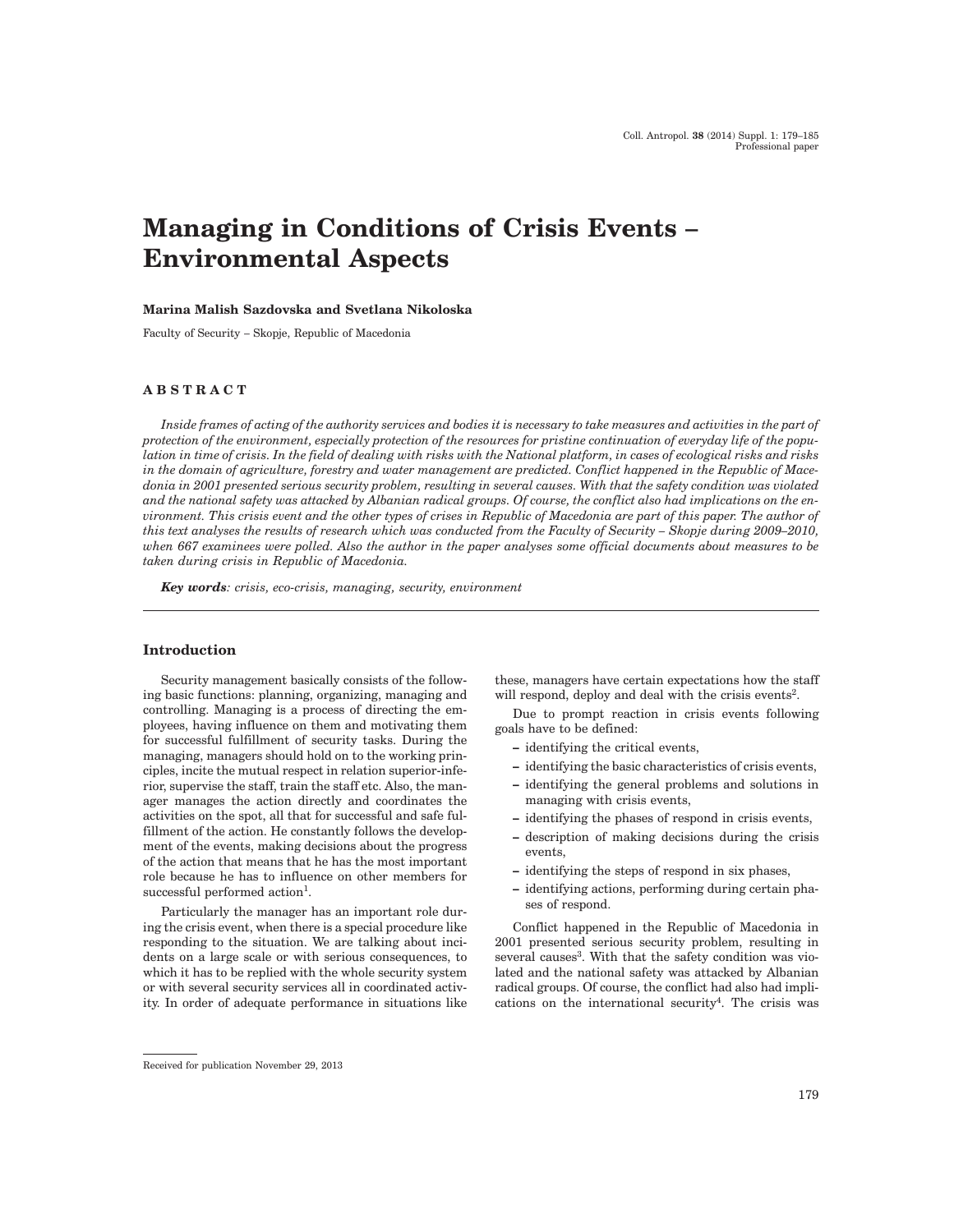»spilled over« outside the borders of the Republic of Kosovo, and the international factor in the later phase of solving the conflict had crucial role5. Conflict finished with signing the Ohrid Agreement, within, the requests of the armed Albanian radical groups were implemented.

The hypothesis of this paper is the successful crises managing connected with the qualifications of the staff which is engaged in the policy creating for prevention and managing with crisis events. In order this hypothesis to be confirmed was used the method – analysis of the content. Thus, conclusions were gained which lead to usage of professional and qualified personnel for managing with crisis events, and creating of policies is needed for managing with crisis events, especially in the part of protection of the environment.

#### **Analysis of the obtained data**

In the frames of the research that was performed in 2009–2010 at the Faculty of Security – Skopje, 667 examinees were polled, members of the security forces and the participants in the conflict in 2001 members of the Ministry of Internal Affairs, the Army, the reserves and the village guard<sup>6</sup>.

Namely, 50% of the polled members were from the Ministry of Interior, 38.9% from the Army, and 1.6% from the village guard. From the members of the MI: Special forces 19.8%, Special police units 34.3%, uniformed policemen being on the field in the crisis area 15.6%, uniformed policemen being at the police station 4.8%, reserve police staff 21.1%, State security 1.8%, Crime police 0.2%, other 2.3%.

From these indicators we can conclude that from the members of the security forces in Republic of Macedonia involved in the conflict in 2001 there were also members from different ministries and services. All this has a special distinction taken from the managing. Therefore, principles of technical-tactic freedom, principle of proportion, as well as the principle of unique managing and conducting of criminal activity should be used. This principle is especially used when there is a need of deploying bigger number of officials, as it was for the conflict in 2001. Therefore, for the realization of the measures members of different services took part: the police, the army, the reverse, the intelligence and counter-intelligence services etc.7. In cases like these one center or headquarter is formed where the action is managed from8. In that command center there should be members from the services and a manager of the command center should be selected, as well as the way of the communication and the way of acting on the field should be determined<sup>1</sup>. Crisis events are characterized as unusual events, big events, unsolved element of danger, threat for the citizens and for those who respond to events like these and also a system of communication and directions is needed.

During the crisis events managing, the fact that there are some factors that can not be used should be taken into consideration. Those factors are the weather conditions, number of suspects, types of weapons, location of

the incident and the time period during the day. But also there are factors that can be controlled as: evacuation and sheltering the endangered citizens, securing the event scene, securing the roads for exit and entrance, securing safe movement in contaminated surroundings, number of the personnel, type of communication etc.

Especially we have to draw attention to how the decisions are made, making them under pressure during the crisis events, to actions requiring immediate respond. It's necessary for the manager to have an experience for situations like these, which will help him make the decisions. If these situations are from usual, routine nature the manager will be able to give a quick respond, clear orders and to establish control over the event scene.

Of course that the managers are making decisions in specific conditions: lack of time, lack of experience or without it, under stress, without clear long term goals, inappropriate information<sup>8</sup>.

# **Dealing with crisis in Republic of Macedonia**

As a result of some environmental endangered conditions and having security and other implications as on inside and outside plan, taking measures and activities for prevention and their restoration of certain threats and conditions is necessary. Namely, managing of ecological catastrophes and crisis events is needed, with the purpose of decreasing their effect on the environments. For that purpose, Macedonian authorities and institutions are taking measures and activities for acting in these kinds of crisis situations, especially the Crisis Management Center. Of great importance is the National Platform of Republic of Macedonia for reducing the risks from accidents and catastrophes that presents national frame for acting of the responsible authorities for managing in crisis situations.

For successful dealing of the authorities in crisis and crisis situations, National Platform was made in Republic of Macedonia all with aim for reducing the risks from accidents and catastrophes, that presents basic law frame for Crisis Managing Center and other authorities' acting. Also in the National Platform other separate platforms for prevention of different risks are included and for each of them coordinating advice, national commissions, membership in the councils and other details in relation with the functioning of the separate platforms are predicted.

Separate platforms in the frame of the National Platform are included:

- 1. Platform for prevention and dealing with epidemics;
- 2. Platform for medical treatment in the context of mass injuries during accidents and catastrophes;
- 3. Platform for mental hygiene and psychological treatment (in the context of suffered stress and trauma as a result of accidents and catastrophes);
- 4. Platform for water and food security;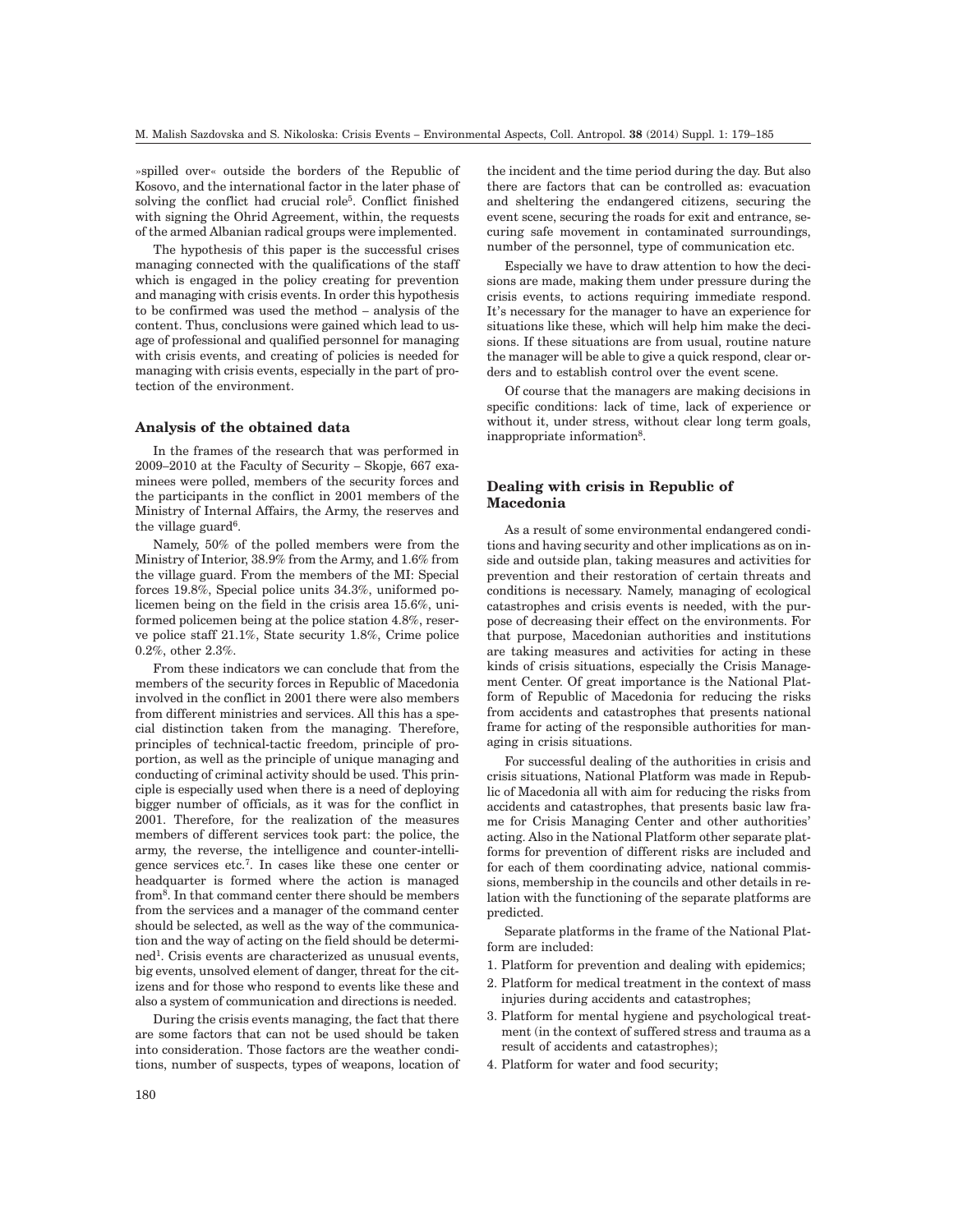- 5. Platform for prevention and dealing with eco-hazard and ABC contamination;
- 6. Platform for protection of natural rarities and values;
- 7. Platform for prevention and dealing with epizootics;
- 8. Platform for prevention and dealing with epiphytes;
- 9. Platform for prevention and dealing with forest fires;
- 10. Platform for coordination in cases of extremely high temperatures and drought;
- 11. Platform for coordination in cases of torrential rain falls, strong winds and hail;
- 12. Platform for dealing with flood and land sliding;
- 13. Platform for dealing with earthquakes;
- 14. Platform for coordination in extremely low temperatures, ice, torrential snowfalls and snowstorm;
- 15. Platform for prevention and dealing with risks in the domain of critical communal infrastructure;
- 16. Platform for prevention and dealing with risks in the domain of jeopardizing the safety of public and housing facilities;
- 17. Platform for security of traffic infrastructure and dealing with the consequences from big traffic accidents and catastrophes;
- 18. Platform for prevention and dealing with the consequences from accidents in the domain of critical infrastructure – telecommunication and information networks;
- 19. Platform for prevention and dealing with the consequences from accidents in the domain of critical infrastructure – energetic;
- 20. Platform for coordination during mine accidents;
- 21. Platform for protection of the cultural material heritage.

In the regular structure of the coordinative councils, formed for the separate platforms, the Minister of Environment and Physical Planning is a member and also manages the coordinative council for prevention from eco-risks and dealing with the consequences from ecological accidents and catastrophes. Also, the director of the Environmental Administration and the State Inspectorate for the Environment take part in the acting of these councils.

In cases of ecological accidents and catastrophes other managers take part directly in acting in these kinds of conditions.

The coordinative structure manager of the separate platform for prevention from eco-risks and dealing with the consequences from ecological accidents and catastrophes, the Minister of Environment and Physical Planning can determine and form National commissions for separate questions like national commission for:

- ¿ Prevention and dealing with consequences from aero pollution;
- ¿ Prevention and dealing with consequences from water pollution;
- ¿ Prevention and dealing with consequences from soil pollution;
- ¿ Prevention and dealing with consequences from biodiversity;
- Prevention and dealing with consequences from the global warming and climate changes;
- Prevention and dealing with consequences from incidents in the domain of the infrastructure: dumping ground and postponement of the garbage;
- ¿ Prevention and dealing with consequences from breakdowns in industrials facilities and refineries and
- Prevention and dealing with consequences from accidents in industrial warehouses for dangerous materials.

In connection with the cases of ecological accidents and catastrophes (the National platform) it's necessary to act in:

- Preparation of a working plan and action plan for conduction of the working program of the separate platform for prevention from eco-risks and dealing with the consequences from ecological accidents and catastrophes;
- Preparation of strategy for dealing with the consequences from ecological accidents and catastrophes;

Taking into consideration the permanent institutional policies in the field of dealing with the consequences from accidents and catastrophes, their upgrading and creating new policies (in the sense of strategy transformation in particular steps)

- Determination of the need for adaptation of constant legislative and adopting new law solutions for implementation of the previous mentioned policies;
- Preparation of methodologies for: evaluation of risks and dangers and their consequences, mapping risk and dangers, monitoring of risks and dangers;
- Determination of standard operational procedures (S.O.P) for regular acting in the frames of responsible bodies in the meaning of monitoring the situation, organizing and preparing for action in a case of a need; for acting of the institution under circumstances different than the normal ones; as well as for securing interoperation to all readers directly engaged in the dealing with the event.

# **Environmental threats**

Ecological threats present a part of overall world treats that effect not only to personal, national but also to the international security. Certain local ecological problems become global problems, for example: illegal woodcutting, wasting of the ozone; global warming; constant organic polluters; desertification etc. Global warming, for example effects on the level rise of the oceans representing great threats for humanity and state security.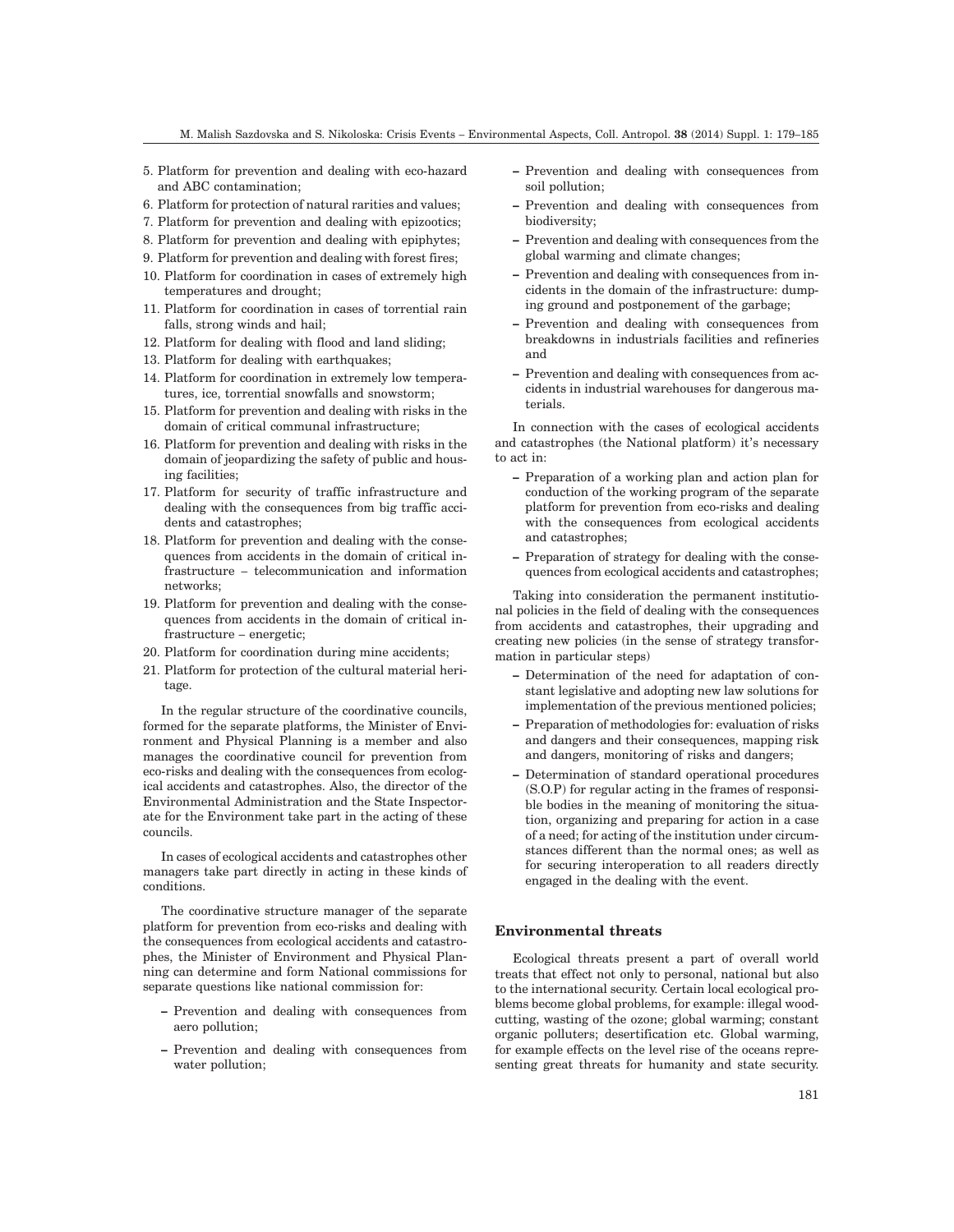Woodcutting worsens the global warming and presents a factor for certain catastrophes like landslides.

Tenth biggest security threats initiated from the global warming are: more often and longer hot waves, often droughts, coast floods as a result of the higher sea level, reduction of the harvest because of the lower rainfalls, north and south spreading of tropical diseases, increased rate of diseases brought by water in flooded areas, ocean pollution because of the effect of the carbon dioxide on the fish market, often and bigger floods of rivers in rainy seasons caused by glacier melting/ reduction of water supply in dry periods, increased occurrence of fires and strong storms<sup>9</sup>.

Besides above mentioned threats, we can number also the following ecological threats: climate changes and global warming, impoverishing of the ozone layer, ecological refugees, food safety, demographic growth, the oil, natural gas and the water as a natural strategic resources and sources of conflicts, war factor as a destructor of the environment, woodcutting and technical-technological and natural catastrophes<sup>10</sup>.

As a result of these environmental endangered conditions and having security and other implications as on inside and outside plan, taking measures and activities for prevention and their restoration of certain threats and conditions is necessary. Namely, managing of ecological catastrophes and crisis events is needed, with the purpose of decreasing their effect on the environments<sup>11</sup>. For that purpose, Macedonian authorities and institutions are taking measures and activities for acting in these kinds of crisis situations, especially the Crisis Management Center. Of great importance is the National Platform of Republic of Macedonia for reducing the risks from accidents and catastrophes that presents national frame for acting of the responsible authorities for managing in crisis situations.

In the event of a major emergency a crisis situation can be declared if there is significant threat to the life or health of people or animals, or a danger to goods or the security of the Republic, or a part of it. The formal decision to declare a crisis situation is made by the Government, which also determines the specific area of intervention and activates the mechanism for crisis solving. Once such a decision is adopted, the Government informs the Assembly and the President of the Republic.

One of the biggest problems in Republic of Macedonia is number of fires, which is big and also area affected is big. For example number of fires in 2005 is 260 with 3.360 ha., in 2007 number of fires is 620 with 39.162 ha. This is a big number of fires in the state and also big territory of landscape.

The National crisis situation was declared in 2007 because of big number of fires which were threats for safety of people, animals and plants.

Although the fires caused extensive material loss, the coordinated action of the institutions of the system proved that Macedonia has the capacity for successfully dealing with this type of natural disaster, most importantly without human casualties.

The most common situations when crisis situations are in Macedonia: dealing with fires, flooding, cleaning of rivers, protection of forest from pests etc.

In 2007 Macedonian Government brings a decision on the existence of a crisis due to the fires of broad-scale. Measures and activities under crisis will be taken throughout the territory affected by the crisis and where manifest reason – the fires. Also be activated and the Headquarters and which headquarters is in Permanent Session. They prepare an action plan for prevention and dealing with fires, review of human and technical resource sand plan for the procurement of material and technical resources.

On February 2012 Macedonian Government brings the decision to establish the presence of the electricity crisis on the territory of all country, because of the power system disturbance, inability to import electricity, lower elevations of the reservoirs due unfavorable meteorological conditions, and extremely increased power consumption due to low temperatures in the continuity. They activated the crisis committee for electricity condition to take measures for power supply.

War as a social phenomenon has a destructive influence and military actions are part of the basic environmental destructors. According to the World Charter for Nature, adopted in 1982, by the General Assembly of the United Nations, predicts avoiding all military activities that have detrimental effects on nature. Long-term effects of military activities on the environment are: contamination of water and land, causing global warming, disruption of the ozone layer and reduce the number of different biological species living in certain areas.

During the crisis in Republic of Macedonia in 2001, was made to close the valve of the water supply system Lipkovo Lake. About this event Ministry of Interior on 06.08.2001, brought criminal charges to the Basic Public Prosecutor's Office in Kumanovo. Prosecution measures were taken against two people, residents of Kumanovo and criminal reported reasonable doubts for committing a criminal act of »terrorism« and »association for hostile activity«.

In that period of time the police forces acted within the security forces and they takes activities for the suppression of terrorist groups, protection of the civilian population, detection of perpetrators of crimes against the state, humanity and international law. Also, on several occasions, police conducted providing humanitarian convoys for International Committee of the Red Cross and other international organizations.

Because the problem with water supply, the residents of Kumanovo had a problem with drinking water, so they had to be supplied by tankers. It was disrupted normal life of citizens in terms of resource supply, and it had a major impact on public health.

So the crisis situation in Republic of Macedonia in 2001, had security implications, which are related with life of the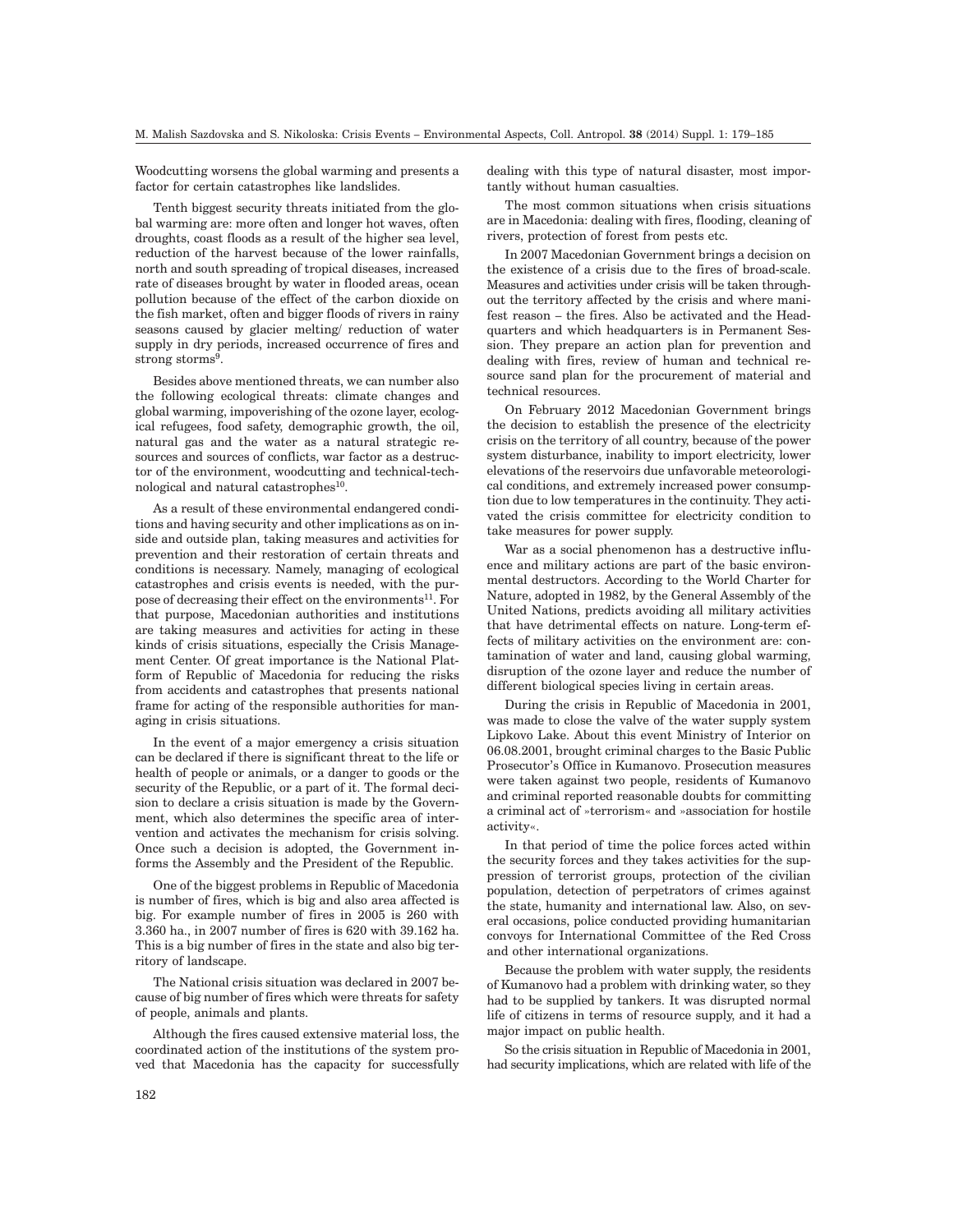citizens and there was big number of victims, and there were big number of internally displaced persons. Also, this problem with water supply had an impact of public health, and there was a problem with flora and fauna.

So the management of crisis events is associated with decision-making about security issues, but also with environmental aspects of crisis event<sup>4</sup>. In that period of time it is very important decision-making about the impacts of war activities related with health of the citizens<sup>12</sup>.

## **Prevention of eco risks**

In order to prevent and deal with ecological risks, determining of a general strategy related to specific risk is needed. The general strategy also determines the functional strategies: strategy for prevention, strategy for reaction and strategy for reviving of the normal situation. In order one strategy to be realized, defining of the policies is needed, determining the way of carrying through the strategies from the specific domains, actually how they are going to be transformed in specific steps. In accordance with the policies the strategy of implementation is determined, as well as programs and projects for implementation of the policies. All this is conditioned by the legislative, actually bringing laws and subordinate regulations, with what the policies are transformed into laws and subordinate regulations.

In accordance with the prevention the basic doctrinal attitude »prevention and early warning are the base for total obstruction or for obstruction of disastrous consequences from accidents caused by nature or by human, and the readiness of each of the subjects and the capability for their mutual coordinative and fast acting are presumption for decrease of the consequences and for fast normalization of life« should be emphasized.

Reviving into normal state is a characteristic for ecological catastrophes, because except the restoration of the catastrophe that can be caused by pollution, flood, earthquake, fire etc., especially the restitution is important. Namely physical, but and legal entities, that can be a victim of ecological catastrophes have the right from the causer of that catastrophe to ask to restore the environment or to ask for a compensation $13$ .

When the condition of the victims from ecological catastrophes is improving also the principle of a holding development can be enabled. Therefore, the tension between the economical development $14$  and the satisfaction of the human needs will be decreased therefore respecting the ecological laws and needs<sup>15</sup>. With the prevention of crisis and crisis situations, establishing of the prediction of the crisis is needed. Prediction is one of the characteristics of the crisis, and with these crisis situations always follows the question if it could be predicted. According to Berry Turner during the studying of the crisis bad managing and omissions in the period of the incubation of the crisis should be taken into consideration. He also points out that catastrophes and big incidents often can be predicted, and not only in an abstract sense<sup>16</sup>.

There is also a need of evaluation of the escalation and phases of development of the crisis, as a warning because crisis can also turn into a threat against the peace and the security. Evaluation is a basic condition in order to determine the techniques and the instruments for dealing with the crisis2. In order the risks from accidents and catastrophes to be reduced, evaluations and scenarios are being made. During the risks evaluation, appearances implying risk and danger, resistance and vulnerability of the community, the capacity of the authorities, financial implications and other factors are taken into consideration. For successful prevention and dealing with the risks it is necessary to engage experienced and professional people who have the potential of making an adequate risk evaluation for taking measures and activities in order to prevent and deal with risks.

Therefore managing with human recourses and making teams which in cases of crisis will be able to engage maximum professional and successful standard operational procedures for prevention and dealing with the crisis. Except the human recourses also technical, financial and other recourses are needed for completion of the conditions for successful action. Also, the way of making decisions in crisis situations as well as the way of managing during them, are of great importance.

Based on the evaluations of risks and dangers, also preparation plans, prevention and operational plans will be made which will precise the measures and activities that will be used for prevention of crisis and dealing with them.

#### **Conclusion**

With the analysis of the data obtained by the polled members, participants in the conflict in 2001, and related to the management, certain mistakes and weaknesses can be concluded. Mistakes made by the managing personnel and the negative consequences came out from those mistakes are analyzed, as well as the people reactions carrying out the orders. Results show that the mistake can be noted and the consequences can be corrected.

In the following period competent ministries and security services should organize management training gaining knowledge and skills in leadership, communication, making decisions, teamwork etc. Also, the mode and standards for promotion in the system of career development to be consistently used, in other words, the managers to meet the conditions for certain level of education, years of working experience in the service, practical experience in realization of operational-tactic and other measures and activities in the field etc.

The results from this research, especially a certain weaknesses in the system of managing, should be an impulse for the top managers in the security services to take measures for training the staff on a level of intermediate and operative managers, in order words the strategic determinations in one specific service that should be implemented on an operative level in practice.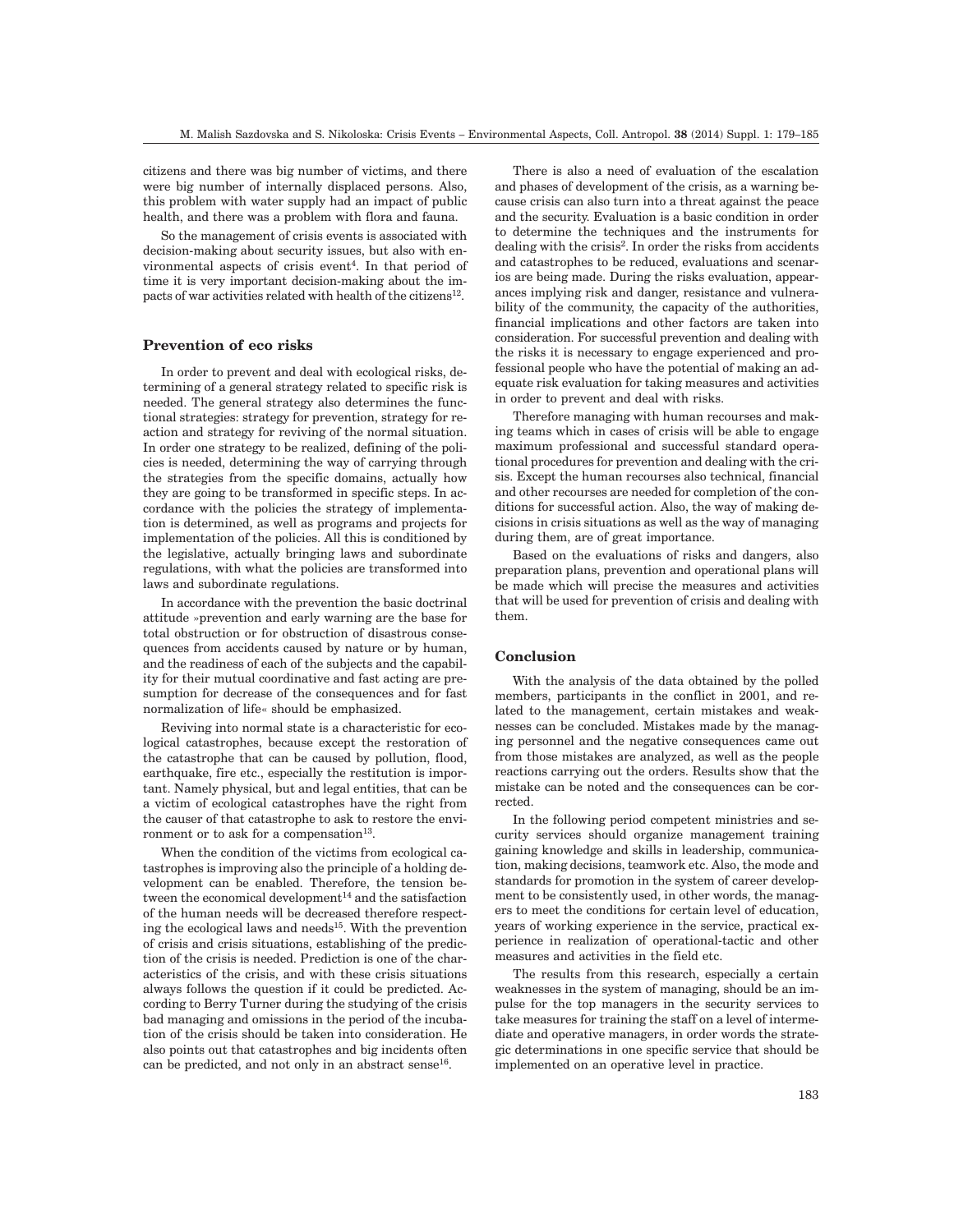There are some good practices for post-disaster recovery, for example a process of forestation in FYR of Macedonia. After the great wildfires of 2007, when a state of emergency was declared in the FYR of Macedonia, a process of forestation was initiated that was supported by governmental and non-governmental sectors and civil society. There was mass participation. The Government declared two working days as »days of the tree«, during which all citizens were encouraged to plant a tree in order to renew the forests and improve the environment. This was a practical application of disaster risk reduction<sup>17</sup>. Crisis situations are especially important situations in the sphere of safety and because of their successful prevention, adequate creating of policies is needed. Namely defining strategies in the frames of the policies that create possibilities for realization of the already made plans of acting.

Because the actions for prevention and dealing with crisis situations are taken over by different bodies and institutions, collaboration among them is necessary for successful field actions. Therefore, they need adequate personnel training, technical equipment, realization of training scenarios etc. Only in this way they can create appropriate protective system concerning the reaction and support of the authority bodies and institutions obliged to act in conditions of crisis.

For successful dealing with ecological accidents and catastrophes, the authority organizations and institutions should take measures and activities, planned and in continuity, for efficient training of the personnel and equipped with technical instruments used in crisis situations. Though, governments should make appropriate plans and programs for acting in crisis situations, and to entrust the institutions and services authorized for crisis situations. That implies creating policies in order creating conditions for their successful application.

During the creation of the policies different solution will be taken into consideration, but we have to make a decision which one will have the priority, and will be the best solution. The decision for the best solution should be brought according to the evaluation of the possible solutions. That evaluation should be based on criteria which allow us, not only a choice of option that is the most appropriate for us but also gives as arguments that allow us to represent the choice we have chosen<sup>18</sup>.

The way of managing and making solutions in cases of crisis and crisis situation, as well as the levels of response should also be established. From great importance is the managing place – command post $8$  and the way of its functioning. We have multi agency approach in cases of team work and dealing with crisis situations.

#### **REFERENCES**

1. MALIS SAZDOVSKA M, DUJOVSKI N, Security management (Faculty of Security Skopje, Skopje, 2009). — 2. MITREVSKA M, Crisis management, (Faculty of Philosophy, Skopje, 2008). — 3. KEŠETOVIĆ Z, Crises management (Faculty of Security, Belgrade, 2008). — 4. MITREVSKA M, GRIZOLD A, BUCKOVSKI V, VANIS ST, JON A, Prevention and management of conflicts – case Macedonia (Skopje, 2009). — 5. GRIZOLD A, KOPAC E, Changing the nature of the modern security: Some new challenges and reactions, Globalization, peace and security (Ministry of Defense and Faculty of Philosophy, Institute for defensive and peace studies, Skopje,  $2008$ .  $-6$ . MOJANOSKI et al. Psychosocial and law consequences against the members of the security forces in Republic of Macedonia participants in the conflict In: 2001–report for research project, (Faculty of Security Skopje, Skopje, 2009). — 7. MALIS SAZDOVSKA M, Security in the democratic society (Learn periodical, year II, no. 2, Bitola, 2006). — 8. MALIS SAZDOVSKA M, Horizons, 5 (2009). — 9. HUGH P, View of global security (Tabernakul, Skopje). — 10. MILEVSKI T, Ecological safety (Skopje, 2006). — 11. UNITED NATIONS DEVELOPMENT PRO-GRAMME, Citizens' manual, Crisis managing system, accessed 15.02. 2013. Available from: URL: www.preventionweb.net/files/13371\_PriracnigUpravuvanjesokrizi1.pdf.  $-12$ . White paper on defense (Ministry of Defense, Skopje, 2012). — 13. MALIS SAZDOVSKA M, Ecological criminology (Solaris Print, 2009). — 14. KOTLER F, KASIOLINE DZ, Chaos – Managing and marketing in turbulent times (Capital media group, 2009). — 15. MALIS SAZDOVSKA M, International standards and practice for the environment protection, (Faculty of Security Skopje, Skopje,  $2010$ ).  $-16$ , KEKOVEC Z, KEŠETOVIĆ Z, Crisis management and prevention, Hrestomatia, (Faculty of Security, Belgrade, 2006). — 17. HFA, Implementing the Hyogo Framework for Action in Europe: Advancements and Challenges – REPORT for the period 2007–2009, accessed 15. 02.2013. Available from: URL: www.unisdr.org/files/33275\_hfa13web.pdf. — 18. ALDI, Manual for analysis of public policies (ALDI civil association for local development initiative, 2007.)

#### *M. Malish Sazdovska*

*Faculty of Security, Idrizovo n.n, P.Box 103,1000 Skopje, Republic of Macedonia e-mail: mmalis@fb.uklo.edu.mk, mmsazdovska@gmail.com*

## UPRAVLJANJE U UVJETIMA KRIZNIH DOGAĐANJA-ASPEKTI ZAŠTITE OKOLIŠA

## **SA@ETAK**

Unutar okvira djelovanja službi i tijela vlasti potrebno je poduzeti mjere i aktivnosti u okviru zaštite okoliša, posebno zaštite sredstava za nastavak svakodnevnog života stanovništva u vrijeme krize. U područiu suočavanja s rizicima u okviru Nacionalne platforme predviđeni su slučajevi ekoloških rizika i rizika u području poljoprivrede, šumarstva i